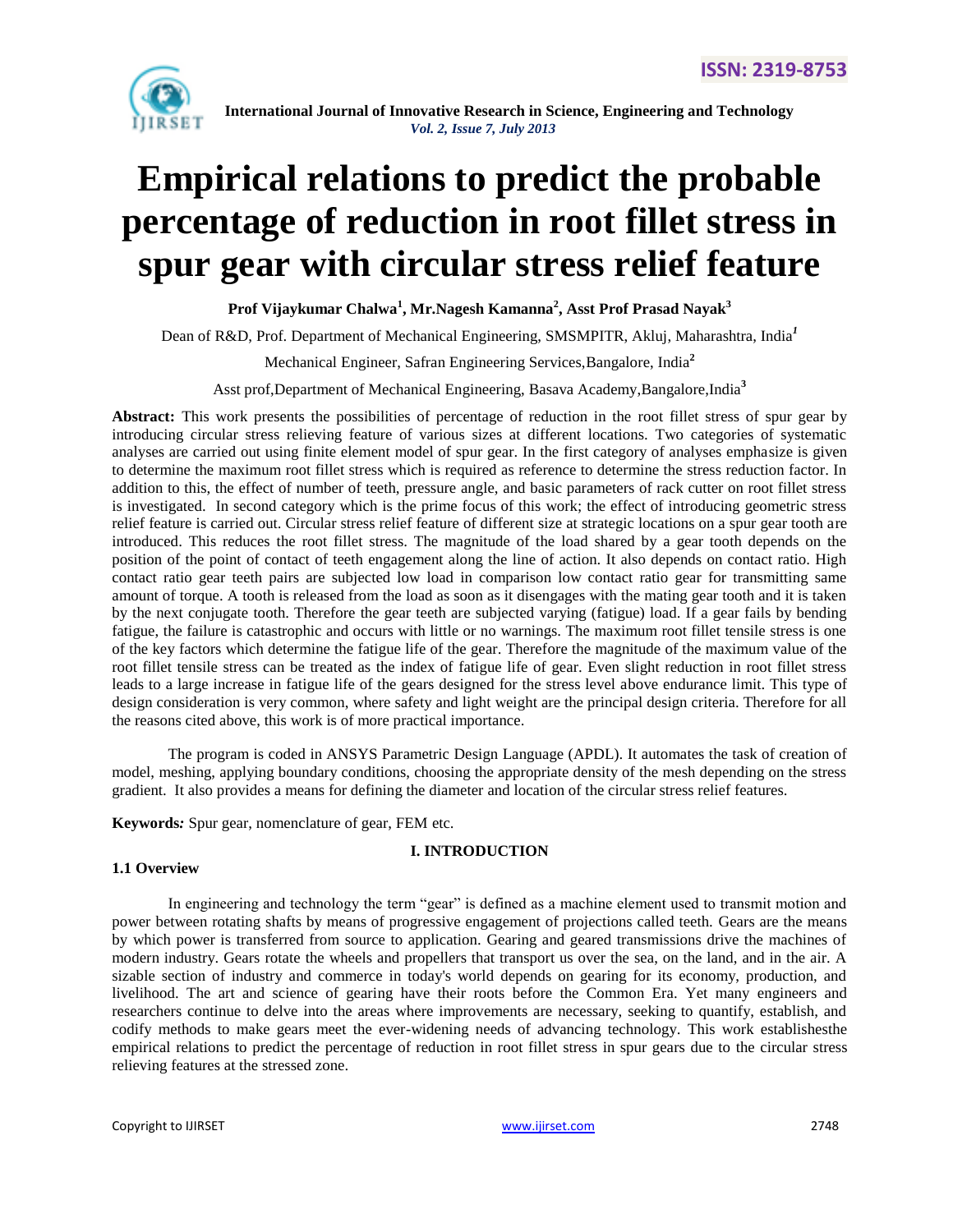

 The gear geometry required for Finite Element Analysis (FEA) can be created in any CAD software but due to geometric data loss and necessity of the transfer of geometric data from other modeling environment the geometric tooth profile is created in Ansys environment using APDL.

# **1.2 Classifications of gears**

Generally gears are categorized into three distinct types based on relative positions of axes of shafts:

1. The transmission of power and motion between the parallel shafts. Ex: Spur and Helical gears.

2. The transmission of power and motion between those shafts whose axes are intersecting and angle between them is 90°. Ex: Bevel and Spiral bevel gears

3. The transmission of power and motion between those shafts which neither parallel nor intersecting the angle between axes is 90° but they are in different planes. Ex: Worm and Worm wheel, Crossed helical gears, Hypoid gears.

# **1.3 Gear terminology**



Figure 1.1 Gear terminology

*Addendum***: -**is the height by which a tooth projectsbeyond the pitch circle or pitch line.

*Dedendum***: -**is the depth of a tooth space below the pitch line. It is normally greater than the addendum of the mating gear to provide clearance.

*Base Diameter***: -**is the diameter of the base cylinder from which the involute portion of a tooth profile is generated.

*Circular pitch***: -**is the arc length along the pitch circle circumference measured from a point on one tooth to the same point on the next which defines the tooth size.

# **1.4 Objective of the Present work**

The principal objective of the work is to establish an empirical relation for spur gear to predict the root fillet stress induced in the gear geometry by introducing the stress relieving features at the stressed zone. The load is applied at Highest Point of single Tooth Contact (HPSTC). This is accomplished by the following sequential objectives:

- The prime objective of the present work is to establish empirical relations to predict the percentage of reduction in root fillet stress in spur gear by introducing circular stress relief feature.
- To develop an efficient and reliable program in ANSYS Parametric Design Language (APDL) to automate the process of finite element analyses. The data obtained by these analyses is used to establishing the empirical relations specified above.

# **1.5 Scope of the present work**

The scope of the present work is to establish an empirical relation to predict the percentage of reduction in root fillet stress induced in the spur gear by introducing a circular stress relieving features. The parameters of gears/ cutters considered for investigations are as specified below. The details of material and load applied on the gear are as follows.Applied load =400 N/mm on the face width.Point of application of load= HPSTC.Nature of load =Static,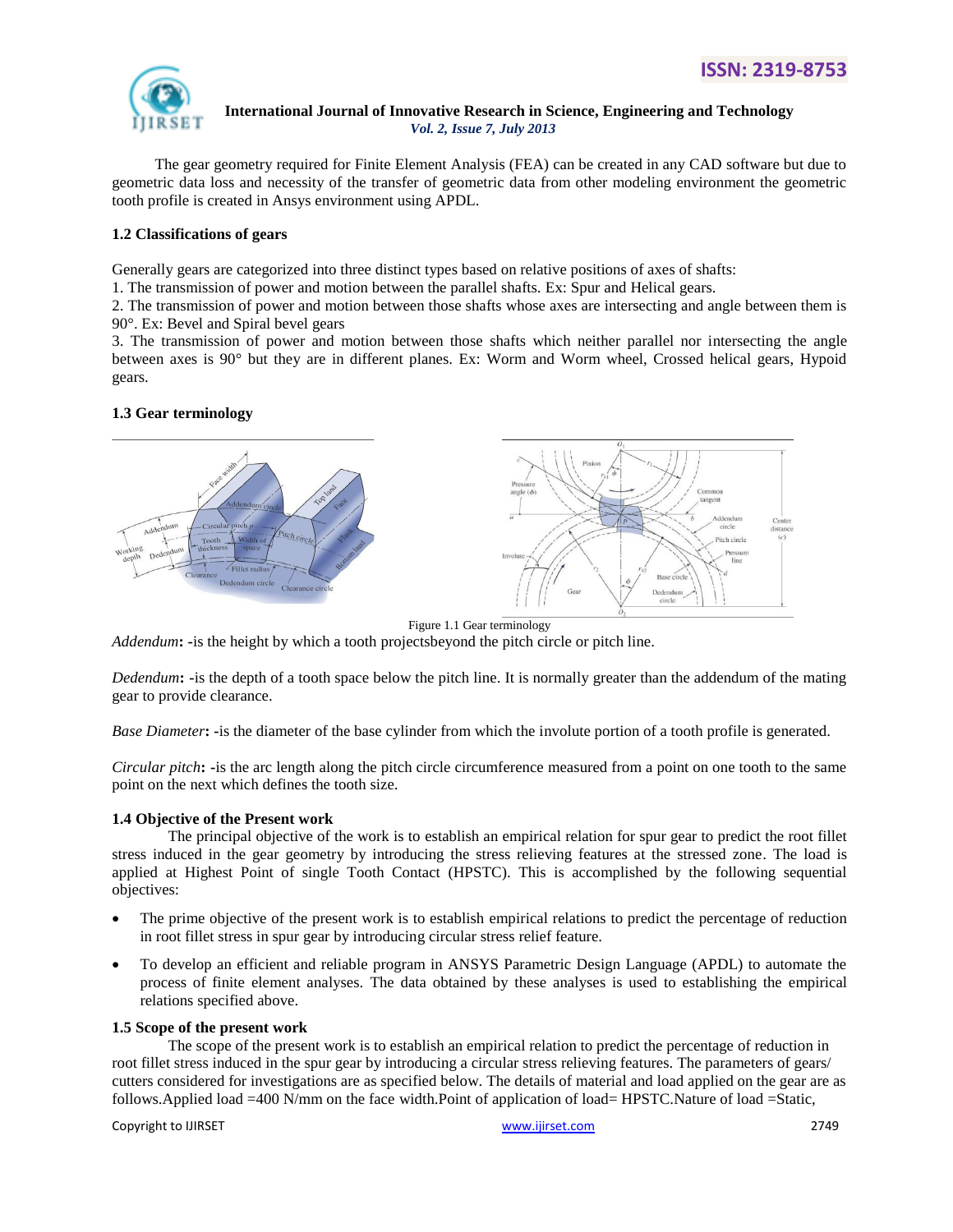

Material (steel): Modulus of Elasticity =  $2.1 \times 10^5$  N/mm<sup>2</sup>, Poisson's ratio=0.28. Here an analysis is carried out in ANSYS environment using APD Language by considering the list of parameters for the spur gear geometry like the number of teeth from 30 to 80, profile shift factor from -0.2 to 0.2, tool tip radius from 0 to 0.3 and the pressure angle from 20° to 25° and the circular hole with different diameter and at different locations within the gear geometry can be used.

# **2.1 Literature review**

# **II. LITERATURE REVIEW**

Wilcox L. and Coleman W. [1] successfully applied the finite element method to determine the stress distribution in a spur gear at the fillet region of the tooth and the maximum surface stress at the fillet. The author is of the opinion that the accuracy with which the root fillet stress can be measured experimentally has limitations. In addition to this in experimental method a physical model of the spur gear teeth is to be constructed. He also figures out that some assumptions are inevitable in analytical approach of determining the stress.

Fredette L. and Brown M. [2] presents the possibility of reducing the gear tooth root fillet stress by adding the internal stress relief features. The theory that harshness of the stress concentration can be reduced by the placement of the holes at the low stressed zone was based on the idea that the stress will be displaced away from the critical area. This would most likely transfer more of the stress to the compressive side of the gear. For his analysis he has chosen a gear which is (the gears with 10 to 12 diameter pitch are more common in aerospace gears) used in the accessory gear box of commercial jet engine.

Srinivasalu B. [3]prepared a computer program to generate a finite element model of spur gear. The aim of his study was to investigate the effects of module, pressure angle, number of teeth of drivers and driven gears and fillet radius on the root fillet stress and compare the results with the results of other investigators. The author used 6 node quadratic plain strain triangular elements to mesh the model and applied the fixed and radial guided displacement boundary conditions along base and both sides of the gear tooth respectively. He carried out the analysis on single tooth spur gear segment using MSC/NASTRAN as well as the computer program developed by him. In his investigation he considered three load conditions namely (a) point load, (b) distributed load along the width of gear face, and (c) simulated the contact between mating gears using gap elements. According to his report the difference between the root fillet stresses in the gear is less than 1%.

#### **3.1 Introduction to FEM**

# **III. FINITE ELEMENT METHOD**

FEA consists of a computer model of a material or design that is loaded and analyzed for specific results. It is used in new product design, and existing product refinement. A Company is able to verify that a proposed design will be able to perform to the client's specifications prior to manufacturing or construction. Modifying an existing product or structure is utilized to qualify the product or structure for a new service condition. In case of structural failure, FEA may be used to help determine the design modifications to meet the new condition.

The finite element method is a numerical method, which can be implemented to solve many problems. The FEM was first developed in 1956 for the analysis of aircraft structural problems there after within a decade, the potential of the method for the solution of different types of applied sciences and engineering problems were recognized. Over the years, the finite technique has been so well established that today it is considered to be one of the best methods for solving a wide variety of practical problems efficiently.

# **3.2 FEM procedure**

1. Discretization of given domain into a collection of prescribed finite elements.

- 2. Derivation of element equations for all typical elements in the mesh
- 3. Assemble element equations to obtain the equations of the whole problem.
- 4. Solution of the assembled equations
- 5. Post Processing of the results.

6. Complete the gradient of the solution or other desired quantities from the primarydegrees of freedom (Computed in step. 5).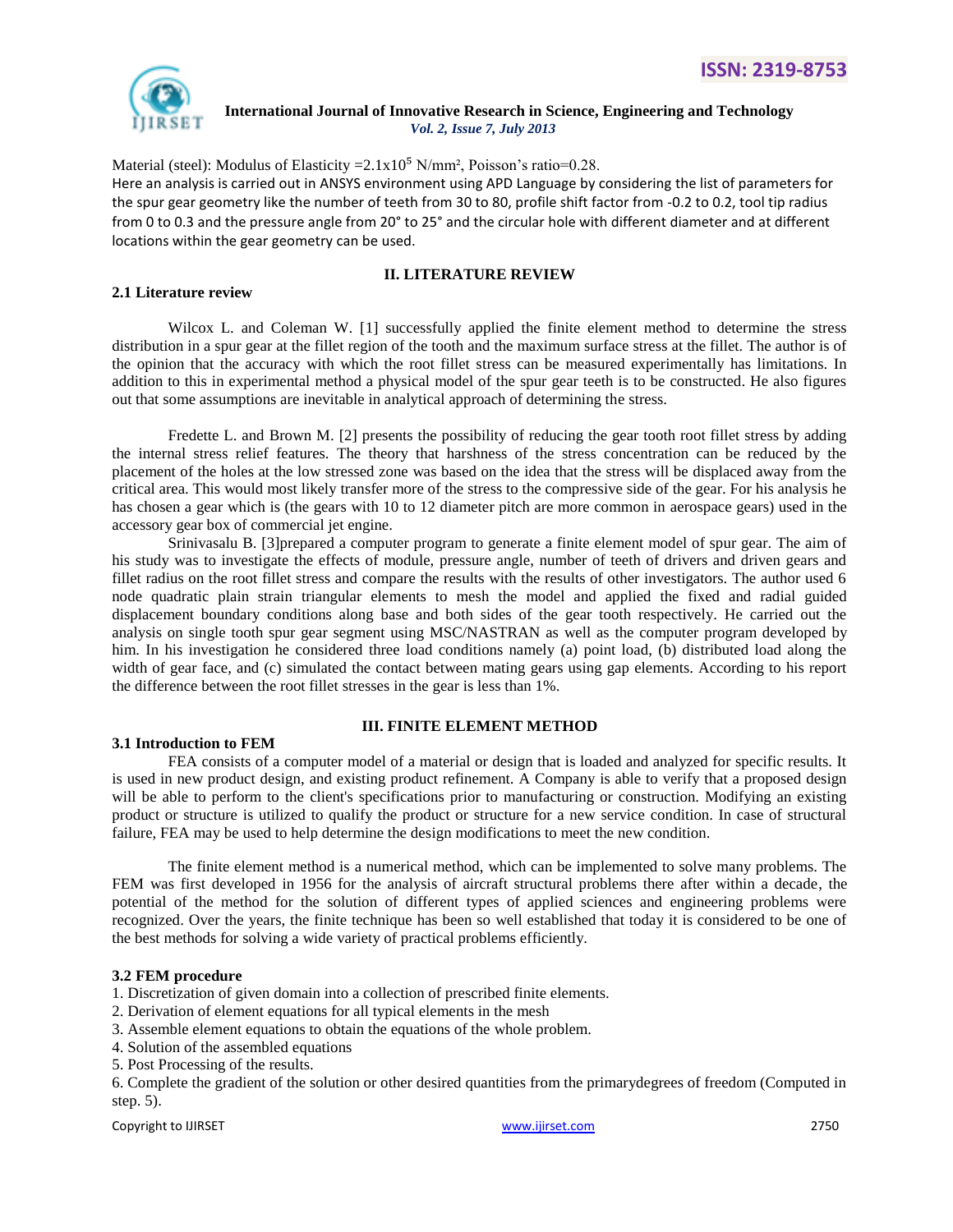

7. Represent the results in tabular or graphical form.

#### **3.3 Element type used for Meshing the Model**

The element type used for the current analyses is PLANE82. It is a 2D 8-Node Structural Solid element. It is the higher order version of the 2-D, four-node element (PLANE42). It provides more accurate results for mixed (quadrilateral-triangular) automatic meshes and can tolerate irregular shapes without as much loss of accuracy. The 8 node elements have compatible displacement shapes and are well suited to model curved boundaries.The 8-node element is defined by eight nodes having two degrees of freedom at each node: translations in the nodal x and y directions. The element may be used as a plane element or as an axisymmetric element. The element has plasticity, creep, swelling, stress stiffening, large deflection, and large strain capabilities. The following represents the geometry of PLANE82 element.



Figure 3.1 PLANE82 Element

#### **IV.GEOMETRIC MODELING OF SPUR GEAR**

This chapter primarily deals with geometry of a spur gear tooth. The study begins with the brief history of evolution of the gear tooth profile till date. It covers possible working profiles of gear tooth, significance, and characteristic of different working profiles of gears. The prime focus of this chapter is to develop an efficient and reliable computer aided technique to generate gear geometry. This geometric model is essential to compute the root fillet stress, in a static loaded spur gear using finite element methods (FEM). To determine the percentage of reduction in root fillet stress accurately, the estimation of root fillet stresses with and without internal geometric stress relief feature must be sufficiently precise.

#### **4.1 Gear tooth profile**



Fig 4.3Details of gear tooth profile

During the process of tooth profile generation using rack-cutter, the profile generated constitutes three curves namely: involute (the functional part of the tooth profile responsible for conjugate action) and the secondary trochoid- (normally the non-functional part of gear profile) and root circle. The secondary trochoid connects the root circle and the involute. The involute, root circle and secondary trochoid (root fillet curve) are depicted in figure 4.2.

#### **4.2Involute Profile**

Andrews J.D. [10]the below equations are used to determine the normalized coordinates (with respect to the module), of the points corresponding to the involute profile. The involute profile is the locus of the point  $E = (\xi_{\hat{\mu}}, \eta_{\hat{\mu}})$ 

$$
E = \left(\xi_{fi}, \eta_{fi}\right)
$$
  
\n
$$
\xi_{ii} = \frac{Z}{2} \sin(\phi_i + \phi_i) - \left[ \left(h_0 - s_0 + r_0 \frac{1 - \sin \alpha}{\sin \alpha}\right) \tan \alpha + \frac{Z}{2} \phi_i \right] \cos \alpha \cos(\phi_i + \phi_i - \alpha)
$$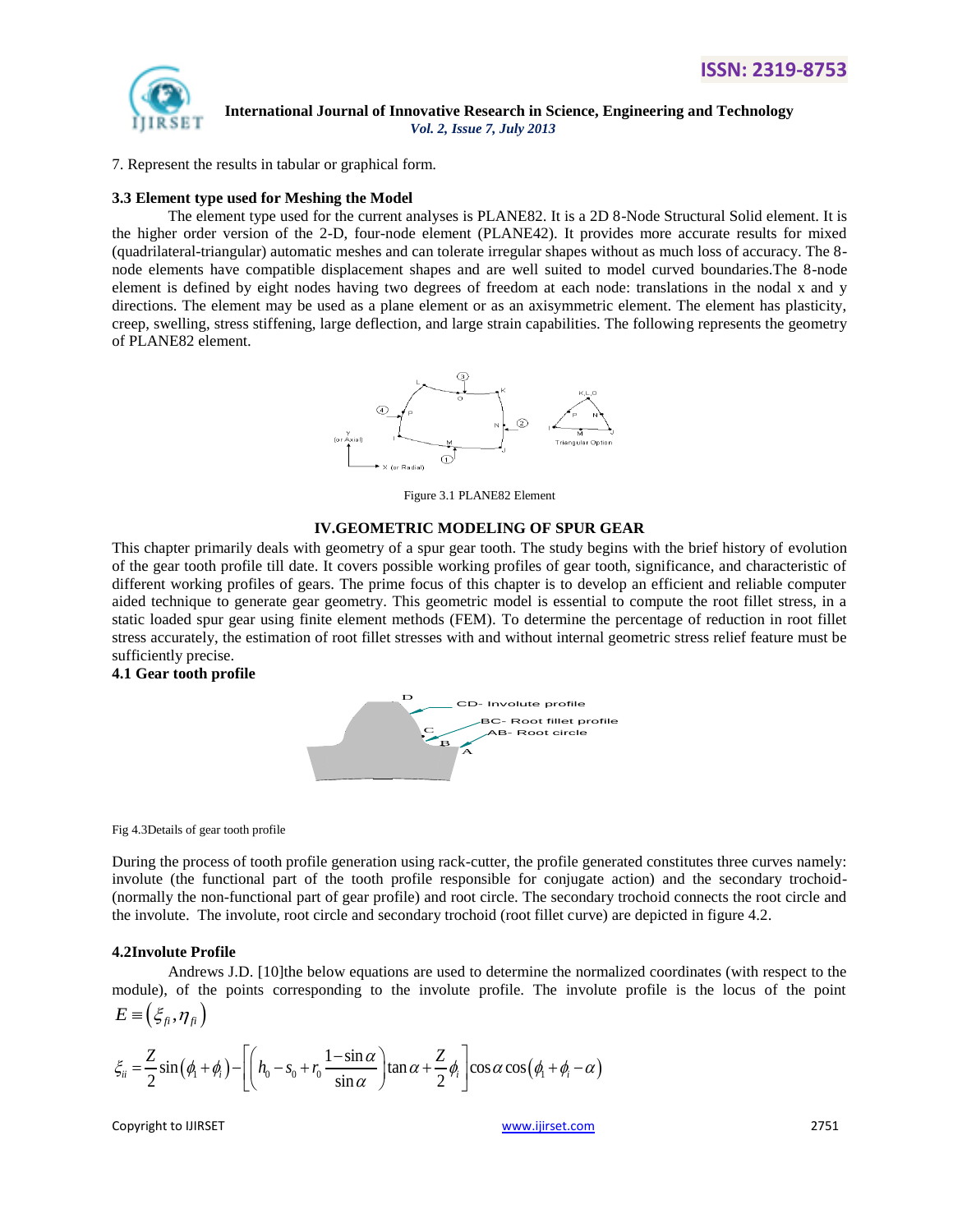

**International Journal of Innovative Research in Science, Engineering and Technology**<br>  $Vol. 2$ , *Issue 7*, *July 2013*<br>  $S(\phi_1 + \phi_i) + \left[ \left( h_0 - s_0 + r_0 \frac{1 - \sin \alpha}{\alpha} \right) \tan \alpha + \frac{Z}{2} \phi_i \right] \cos \alpha \sin(\phi_1 + \phi_i - \alpha)$ *Vol. 2, Issue 7, July 2013*

**IDENTIFY** International Journal of Innovative Research in Science, Engr  
\n
$$
Vol. 2, Issue 7, July 2013
$$
\n
$$
\eta_{ii} = \frac{Z}{2} \cos(\phi_i + \phi_i) + \left[ \left( h_0 - s_0 + r_0 \frac{1 - \sin \alpha}{\sin \alpha} \right) \tan \alpha + \frac{Z}{2} \phi_i \right] \cos \alpha \sin(\phi_i + \phi_i - \alpha)
$$

Fig. 4.5 Illustrates the flow chart of the computer program developed to compute the coordinates of the points on involute profile



Fig. 4.5 Process chart for involute profile

Using the procedure above one tooth profile is created and the same is used to create the remaining number of teeth in ANSYS, using ANSYS Parametric Design Language (APDL) as required.

#### **4.3 Parameters considered**

The basic parameters such as pressure angle, addendum factor, dedendum factor, radius factor of normal service gears are taken from Bureau of Indian Standard IS 2535 (Part-1) :2004 ISO 53:1998. A point load of 400 N is applied at the Highest Point of single Tooth Contact (HPSTC).

The parameters are considered for the study is listed in the following table:

| Parameter                  | <b>Notation</b> | Values taken                                 |  |
|----------------------------|-----------------|----------------------------------------------|--|
| Pressure angle             | $\alpha$        | $20^{\circ}$ , $22.5^{\circ}$ , $25^{\circ}$ |  |
| Addendum factor            | hf              | 1.25                                         |  |
| Dedendum factor            | af              |                                              |  |
| Tooth fillet radius factor | rf              | 0.2, 0.25, 0.3                               |  |
| No. of teeth               | Z               | 30,40,50,60,70,80                            |  |
| Module                     | m               | 10                                           |  |
| Profile shift factor       | sf              | $0, 0.1, 0.2, -0.1, -0.2$                    |  |
| Hole location radius       | h11r            | 6.5, 6.75, 7, 7.5, 8, 8.5                    |  |
| Hole radius                | h1r             | 1.25, 1.5, 1.75, 2, 2.125, 2.5               |  |
| Hole location angle        | h1la            | $315^{\circ}$                                |  |

| Table 4.1: The parameters considered for the study |  |  |  |
|----------------------------------------------------|--|--|--|
|                                                    |  |  |  |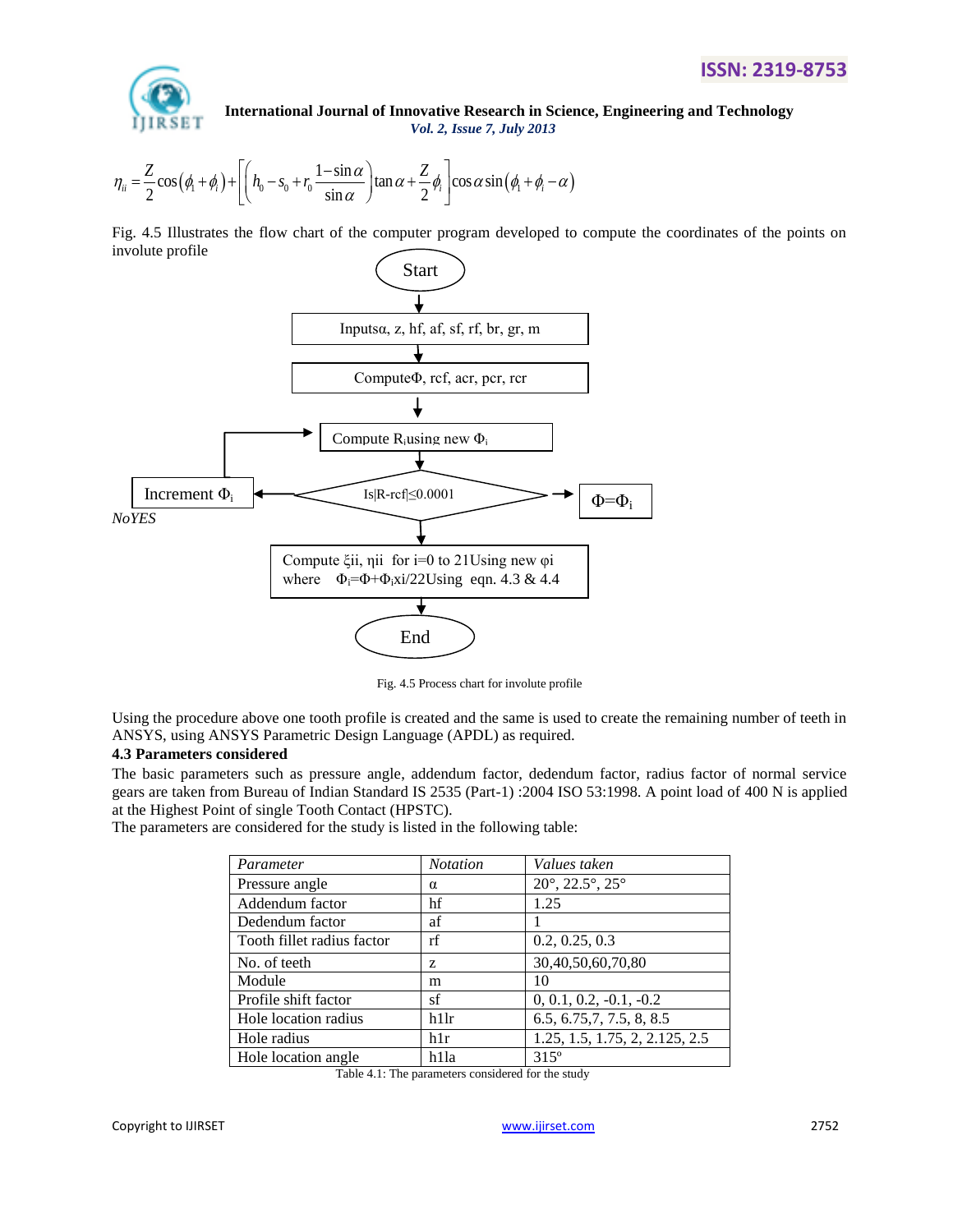



Fig.4.2.(a)Spur gear three teeth gear segment,(b). Finite Element Analysis of three teeth gear segmentsubjected to mesh,(c)Finite Element Analysis of three teeth gear segment subjected to boundary conditions,(d)Finite Element Analysis of three teeth gear segment subjected to load



Fig.4.2.(e) Finite Element Analysis of three teethgear segment representing the principal stresses at different location,(f)Three teeth gear segment with stress relieving features,(g)Finite Element Analysis of three teeth gear segment with circular stressrelief features representing the principal stresses at different location

#### **V. RESULTS AND DISCUSSIONS**

#### **5.1 To establish an empirical relation**

This chapter deals withto establish an empirical relation for spur gear to predict the root fillet stress induced in gear geometry by consideringthree teeth segmentwith fully constrained conditions are discussed.



Fig. 5.1(a)Finite Element Analysis of three teeth gear segment subjected to load,(b)Percentage of reduction in root fillet stress v/s no. of teeth (c)Residual V/s Number of teeth

The graph in fig. depicts the third order polynomial fit to the data obtained by finite element analysis. It shows percentage of reduction in root fillet stress (maximum principal stress) verses number of teeth for the given rack cutter and the parameters of rack cutter considered for analysis are used. Pressure angle  $= 20^{\circ}$  and tool tip radius  $= 0.2$ . The gears are generated using profile shift factor i.e.,  $-0.2$  to 0.2.

From fig(b) it can be seen that it is possible to predict the percentage of reduction in root fillet stress using the empirical relation proposed within a maximum error of 2%.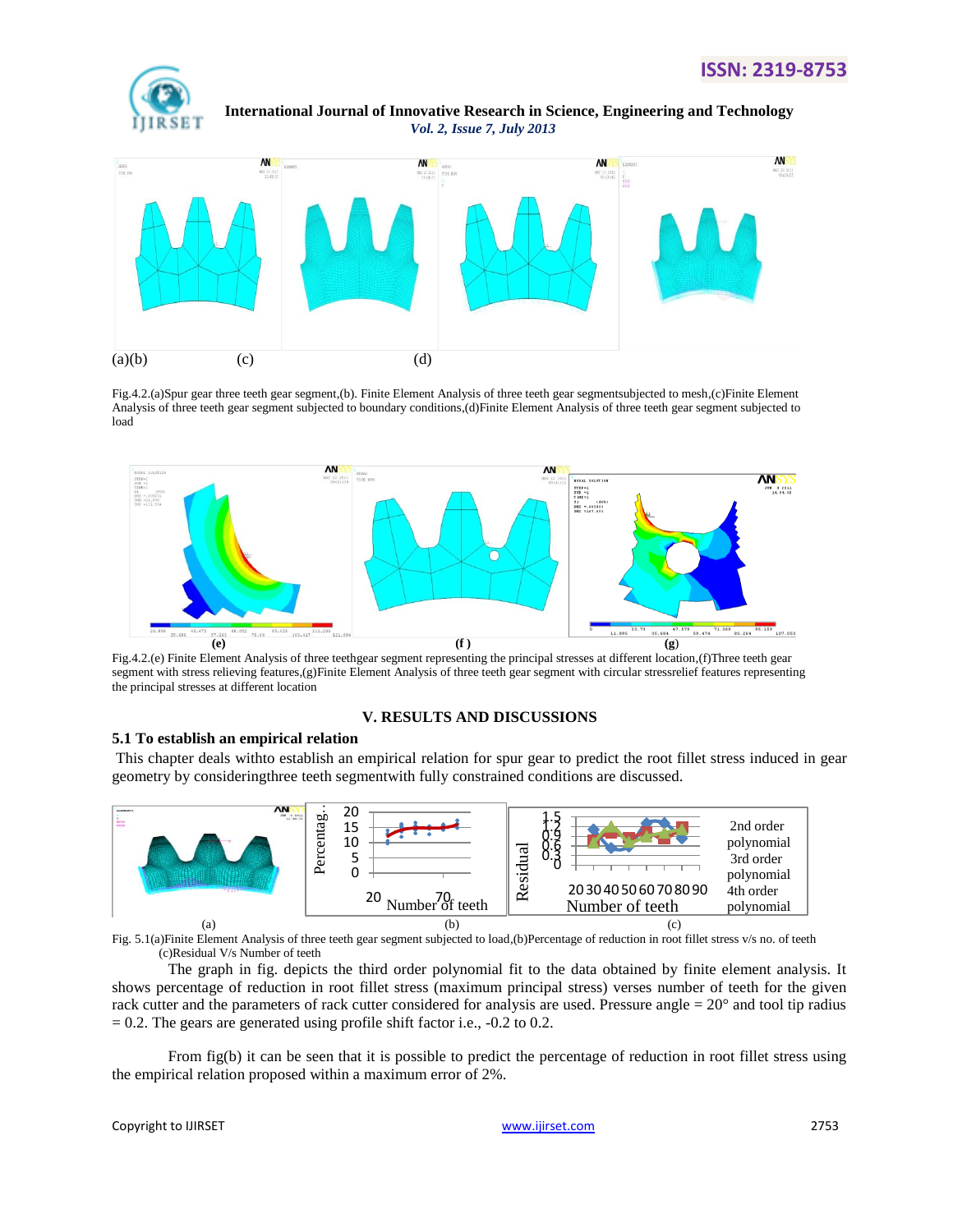

Fig. (c)Shows the variation of residual verses number of teeth for the different polynomial namely  $2<sup>nd</sup>$  order,  $3<sup>rd</sup>$  order and  $4<sup>th</sup>$  order polynomial respectively. The graph shows the maximum residual is at number of teeth Between 60 to 70 and minimum residual is at number of teeth Between 40 to 50 for the  $2<sup>nd</sup>$  order polynomial. The  $3<sup>rd</sup>$  order polynomial shows that the maximum residual is at number of teeth at 80 and minimum residual is at 30 similarly for the  $4<sup>th</sup>$  order polynomial the maximum residual is at number of teeth 40 and minimum residual is at number of teeth 30. Finally from the graph it is observed that the maximum deviation is in  $2<sup>nd</sup>$  order polynomial and it is in accurate, also due to large data computation problem involved in the  $4<sup>th</sup>$  order polynomial hence  $3<sup>rd</sup>$  order polynomial eliminates inaccuracy and it performs the data computation easily so it is concluded that usage of  $3<sup>rd</sup>$  order polynomial is essential.

# **VI. CONCLUSION AND SCOPE OF FUTURE WORK**

# **6.1 Conclusion**

- Introduction of stress relieving features can be adopted without affecting the interchangeability and functionality of the gear of existing gear systems.
- Slight reduction in root fillet stress results in large increase in fatigue life of gear.
- It is possible to predict the percentage of reduction in root fillet stress with a maximum deviation of 2%.
- It also meets out the necessary kinematic constraints as the functional part of the gear profile is unaltered.
- The geometry of the spur gear created in an Ansys environment using APD Language and it eliminates the problem of geometric data loss and time required to transfer the data from one modeling environment to analysis environment.
- The analysis gives the maximum percentage of reduction in root fillet stress in spur gear is obtained about 18.032% for the gear parameters no. of teeth, profile shift factor, tool tip radius and pressure angle (80, -0.2, 0.2 and  $25^{\circ}$ ).
- It is desirable to use the  $3^{rd}$  order polynomial instead of  $2^{nd}$  and  $4^{th}$  order polynomial because it eliminates the problem of inaccuracy and large data computations which are involved in the  $2<sup>nd</sup>$  and  $4<sup>th</sup>$  order polynomial.
- The technique can be employed to improve further even on gears in which the stress reductions are already achieved by modifying nonfunctional portion of the tooth profile.

# **6.2 Scope of future work**

For further continuation of this work the following scope are specified:

- $\triangleright$  The work presented is carried for static condition the method can be extended for dynamic analysis by defining the contact element.
- $\triangleright$  The method can be extended for the fatigue analysis of gear. The comparative study can also be done by using three dimensional models and two dimensional models.
- $\triangleright$  The method presented herein can be extended for the analysis of helical gears.
- $\triangleright$  The method can be extended for the study the effect of bending stress for spur gear tooth with spokes. The method can be extended for wear analysis of gear tooth.
- The method can be extended for vibration analysis and noise reduction.
- $\triangleright$  The method can be extended for the deflection analysis of spur gear.

# **REFERENCES**

**[1]** Wilcox L. and Coleman W., "Application of Finite Elements to the Analysis of Gear Tooth Stresses," Journal of Engineering for Industry, Vol. 95, No. 4, Dec. 1973, pp. 1139-1148.

**[2]** Ferretted, L., Brown M., "Gear Stress Reduction Using Internal Stress Relief Feature", Transaction of ASME Journal of Mechanical Design, Vol. 119, December 1997, PP. 518 – 521.

**[3]** Srinivasalu B, "Spur Gears- A new Approach in to Tooth Design" American Gear Manufacturers Association, Technical Paper 92FTMSI.

**[4]** Parker, R. G., Vijayakar, S. M., and Imajo, T., "Non-Linear Dynamic Response of a Spur Gear Pair: Modeling and Experimental Comparison", Journal of Sound and Vibration, vol. 237, No. 3, pp. 433-455, 2000.

**[5]**Vijayarangan S. and Ganesan N., "Stress Analysis of Composite Spur Gear Using the Finite Element Approach", Computers and Structures, vol. 46, No. 5, pp. 869-875, 1993.

**[6]**Yang T. Y., "Finite Element Structural Analysis", Prentice-Hall, Englewood Cliffs, New Jersey.